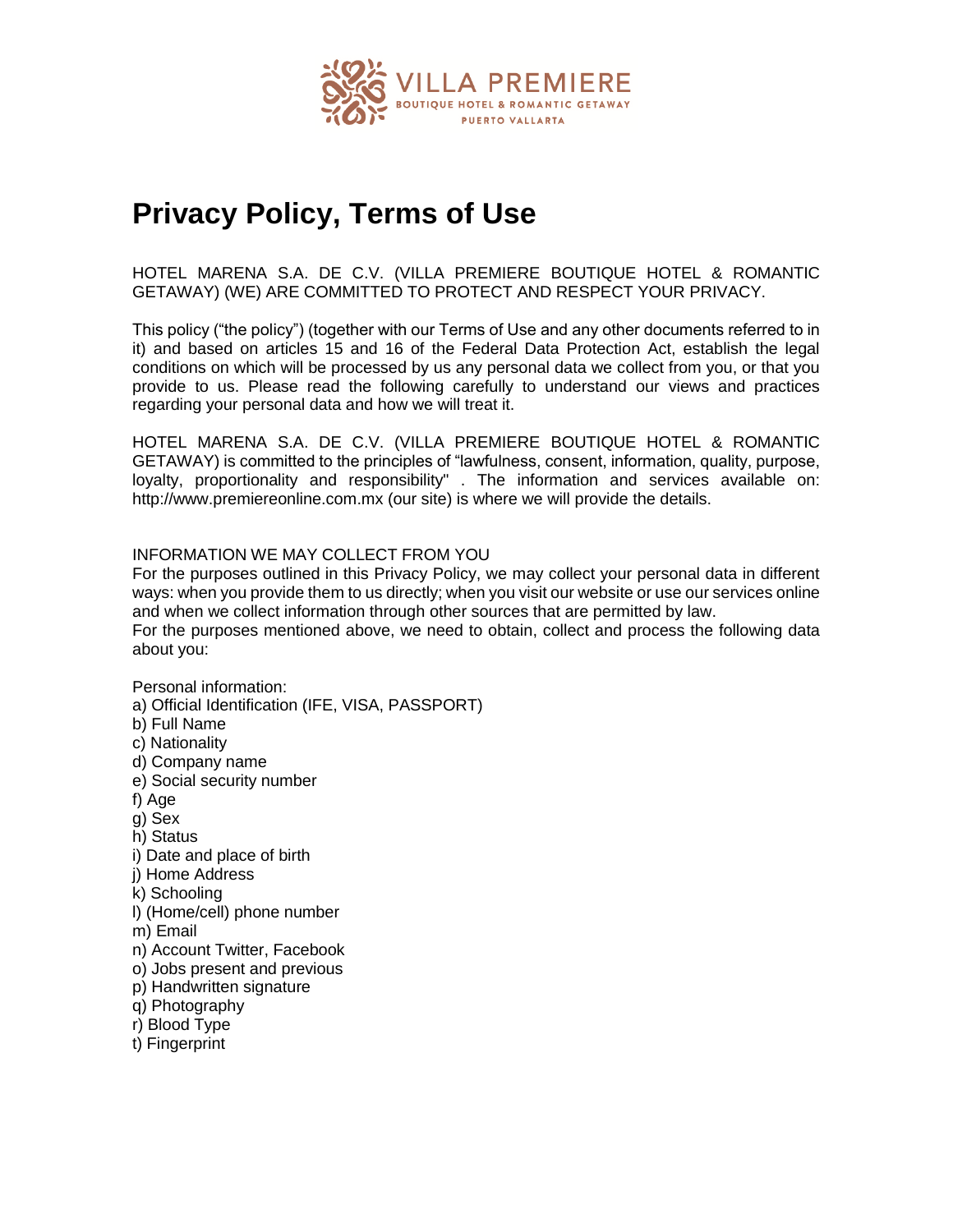

Sensitive Data: a) State health b) Racial or ethnic origin c) Religion d) Join a Union e) Data Security Number and Credit Card f) State Property g) Financial Statement

h) Bank Accounts

In accordance with the current law will we consider that you given to us your consent for processing the information regarding of your personal data. You may object at any time using the procedure in our internal policies and procedures related to the processing of personal and sensitive data. For financial data, patrimonial or sensitive, we require your express consent for it to be able to handle them in accordance with the Federal Law on the protection of personal. If applicable, will ask you to sign the formats of control we have available that are in alignment to our internal policies and procedures related to the treatment of sensitive or personal data.

• If you establish contact us, we may keep a record of that correspondence.

• Details of your visits to our site (including but not limited to, traffic data, location data (logs) and other communication data), the resources that you access and general hardware capabilities and software.

• We may also ask you to complete surveys that we use for research purposes, although you are not required to answer them.

### WHERE WE STORE YOUR PERSONAL DATA

The data we collect from you, including sensitive personal data can be transferred and stored in: (electronic and / or physical means).

If you accept this Privacy Policy, you agree to this transfer, storage and / or processing. We will conduct all steps reasonably necessary to ensure that your data is treated securely and in accordance with this policy.

All information you provide to us is stored on our secure servers. Where we have given you (or where you have chosen) a password which allows you to access certain parts of our site, you are responsible for keeping this password confidential. We suggest not share with anyone your password. Accounts passwords are encrypted.

Unfortunately, the transmission of information via the internet is not completely secure. Although we will do our best to protect your personal information, we cannot guarantee the security of your data transmitted to our site; any transmission is at your own risk. Once we receive your information, we will use strict procedures and security features to try to prevent unauthorized access. We will notify you as soon as possible if a security violation results in an unauthorized intrusion into our system.

### DISCLOSURE OF YOUR INFORMATION

Access to our site is subject to our Terms of Use and any other documents referred to on it. In addition, we may disclose your personal information to any member of our group, that is, our subsidiaries or our ultimate parent company.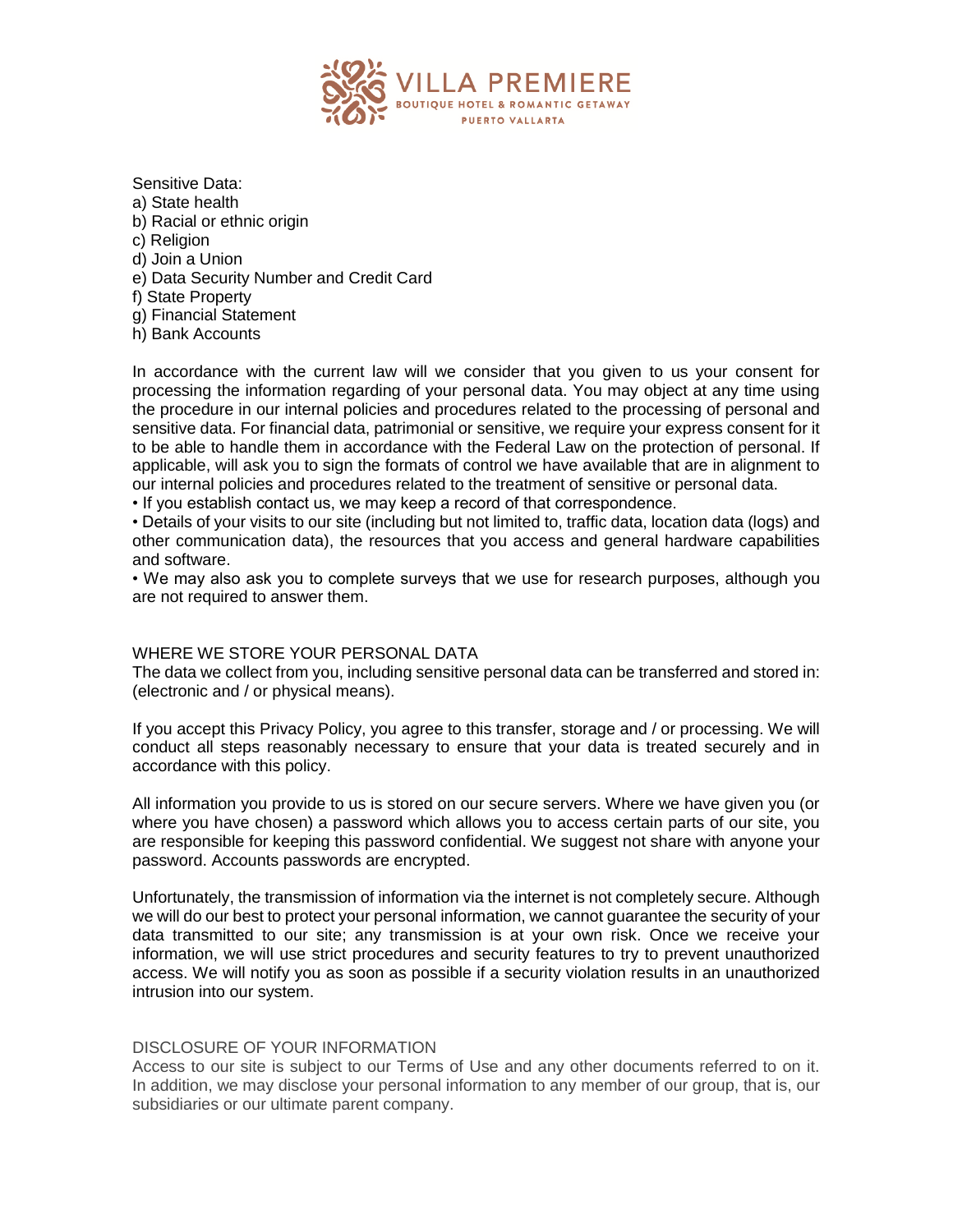

We may disclose your personal information to third parties under the following circumstances:

- If HOTEL MARENA S.A. DE C.V. (VILLA PREMIERE BOUTIQUE HOTEL & ROMANTIC GETAWAY) or substantially all of its assets are acquired by a third party, in which case personal data held by it about its customers will be one of the transferred assets
- If we are under a duty to disclose or share your personal data in order to comply with any legal obligation, or in order to enforce or apply our Terms of Use and other agreements; or protect the rights, property or safety of HOTEL MARENA S.A. DE C.V. (VILLA PREMIERE BOUTIQUE HOTEL & ROMANTIC GETAWAY) our customers or others.
- Do not use your information for marketing purposes without your explicit consent and we will not disclose your details to any third party for such purposes. Similarly, Villa Premiere Boutique Hotel & Romantic Getaway Puerto Vallarta, its employees, agents, subcontractors, consultants and / or third parties involved in any stage of the processing of personal and / or sensitive information shall keep confidential thereof obligation will remain even after the end of the relationship between the organization with the Contractor.

# ACCESS TO INFORMATION

You are entitled to access the information recorded about you in accordance with applicable law and the right to know what personal data we hold about you, why we use and the conditions we use them (access). Also, it is your right to request correction of your personal information if it is outdated, inaccurate or incomplete (rectification); to remove it from our records or databases where it considers that it is not being used in accordance with the principles, duties and obligations under the regulations (cancellation); and oppose the use of your personal information for specific purposes (Opposition). To exercise your rights and if you want to have access to such information, please do contact us at: [www.premiereonline.com.mx](http://www.premiereonline.com.mx/)

These are our commitments to you:

- 1. Notification. When we collect your personal information, we'll provide timely and appropriate notice describing personal information we're collecting, how we'll use it and the types of third parties with whom we may share it.
- 2. Options. We will provide you choices about the ways we use and disclose your personal information, and we will respect the choices you make
- 3. Retention. We'll keep your personal information only as long as we need it for the purposes for which we collect it, or as permitted by law.
- 4. Accuracy. We'll take appropriate steps to make sure the personal information in our records is accurate.
- 5. Access. We'll provide ways for you to access your personal information, as required by law, so you can correct inaccuracies. Also we will offer the possibility for you to exercise the right of correction of data, cancellation and opposition to the treatment of your data.
- 6. Security. We'll take appropriate measures physical, technical, and organizational to protect your personal information from loss, misuse, unauthorized access or disclosure, alteration, and destruction.
- 7. Enforcement. We'll regularly review how we're meeting these privacy promises, and we'll provide an independent way to resolve complaints about our privacy practices. To access your information, ask questions about our privacy practices, or issue a complaint, blease contact us at: HOTEL MARENA S.A. DE C.V. (VILLA PREMIERE BOUTIQUE HOTEL & ROMANTIC GETAWAY). San Salvador 117, Colonia 5 de Deciembre, Puerto Vallarta, Jalisco, CP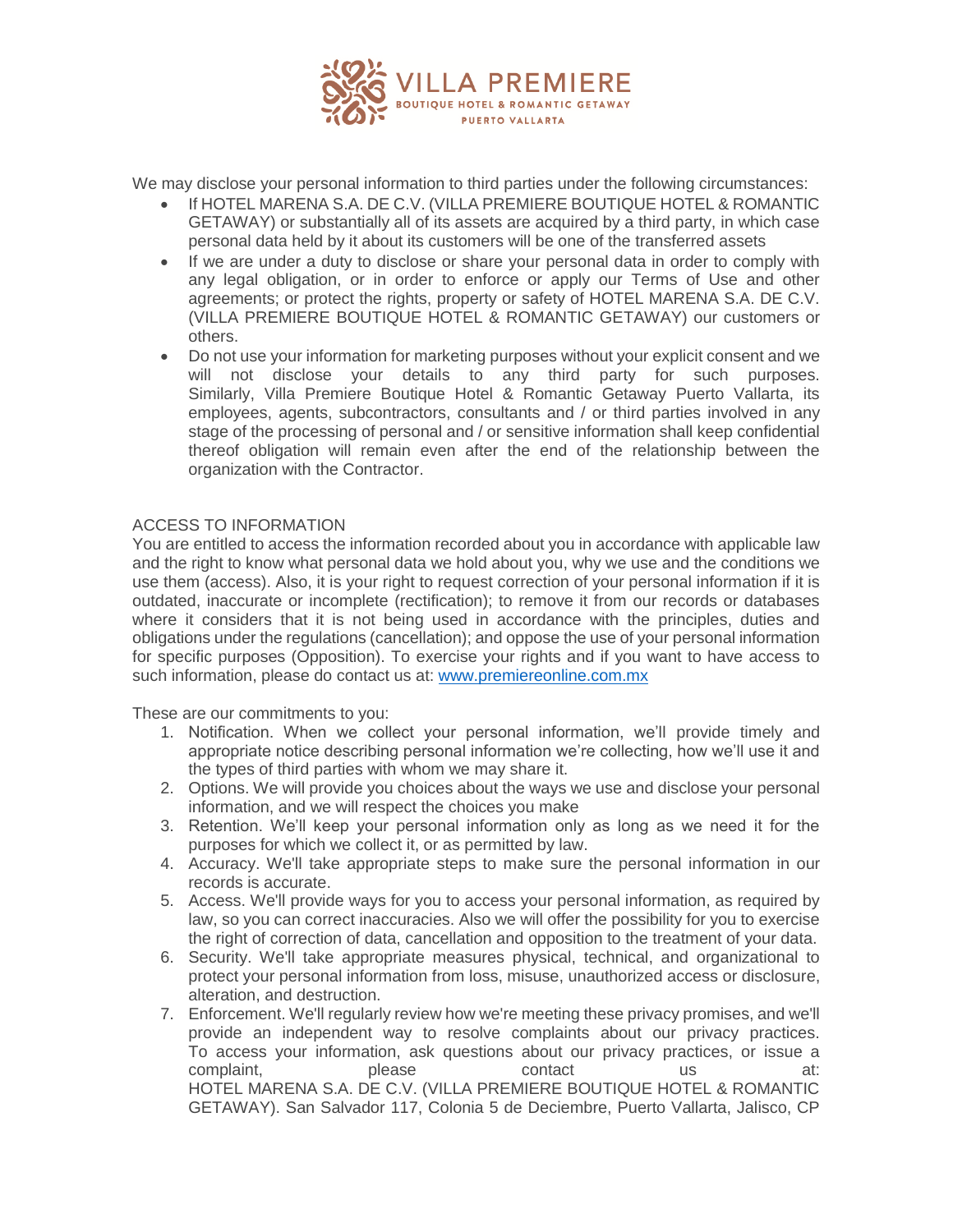

48350. Email: [aprivacidad@buenaventurahoteles.com](mailto:aprivacidad@buenaventurahoteles.com)

This Privacy Policy also provides full compliance to the provisions of the Mexican Federal Law on Protection of Personal Data – LFPDPPP

# CHANGES TO OUR PRIVACY POLICY

Any changes we may make to our privacy policy in the future will be posted on this page http://www.premiereonline.com.mx and when appropriate. Such changes shall be deemed accepted by you, if within 5 working days following the publication or receiving mail, no manifest their dissatisfaction.

## CONTACT

Questions, concerns, comments and requests regarding this privacy policy should be directed to [aprivacidad@buenaventurahoteles.com.](mailto:aprivacidad@buenaventurahoteles.com)

Effective Date: August 29, 2014.

# **Terms of Use**

This page (together with the documents referred to on it) details the terms ("Terms of Use") in which you may make use of our website http://www.premiereonline.com.mx ("our site"), whether as a guest or a registered user. Please read these terms of use carefully before you start to use the site. By using our site, you indicate that you accept these terms of use and that you agree to abide by them. If you do not agree to these terms of use, please refrain from using our site.

### INFORMATION ABOUT US

http://www.premiereonline.com.mx is a site operated by HOTEL MARENA S.A. DE C.V. (VILLA PREMIERE BOUTIQUE HOTEL & ROMANTIC GETAWAY) ("We").

We are registered in Mexico and our operating address is: San Salvador 117, Colonia 5 de Diciembre, Puerto Vallarta, Jalisco, Zip Code 48350.

INTENDED USE OF INFORMATION

- a) Integrate and maintain a database of customers
- b) Integrate and maintain a database of collaborators, their information in a personal file and individualized
- c) Integrate and maintain a database of suppliers and external collaborators authorized
- d) Manage the reservations for services of rooms in hotel
- e) Notify you about new services or products that are related to the already contracted or acquired, for advertising or market research purposes.
- f) Communicate about changes in services.
- g) Conduct periodic evaluations of our services in order to improve the quality of them
- h) Provide information on: conditions, policies and arrangements for procurement and use of services and facilities; means of payment; fees for services and procedures
- i) Monitoring and control of access to hotel facilities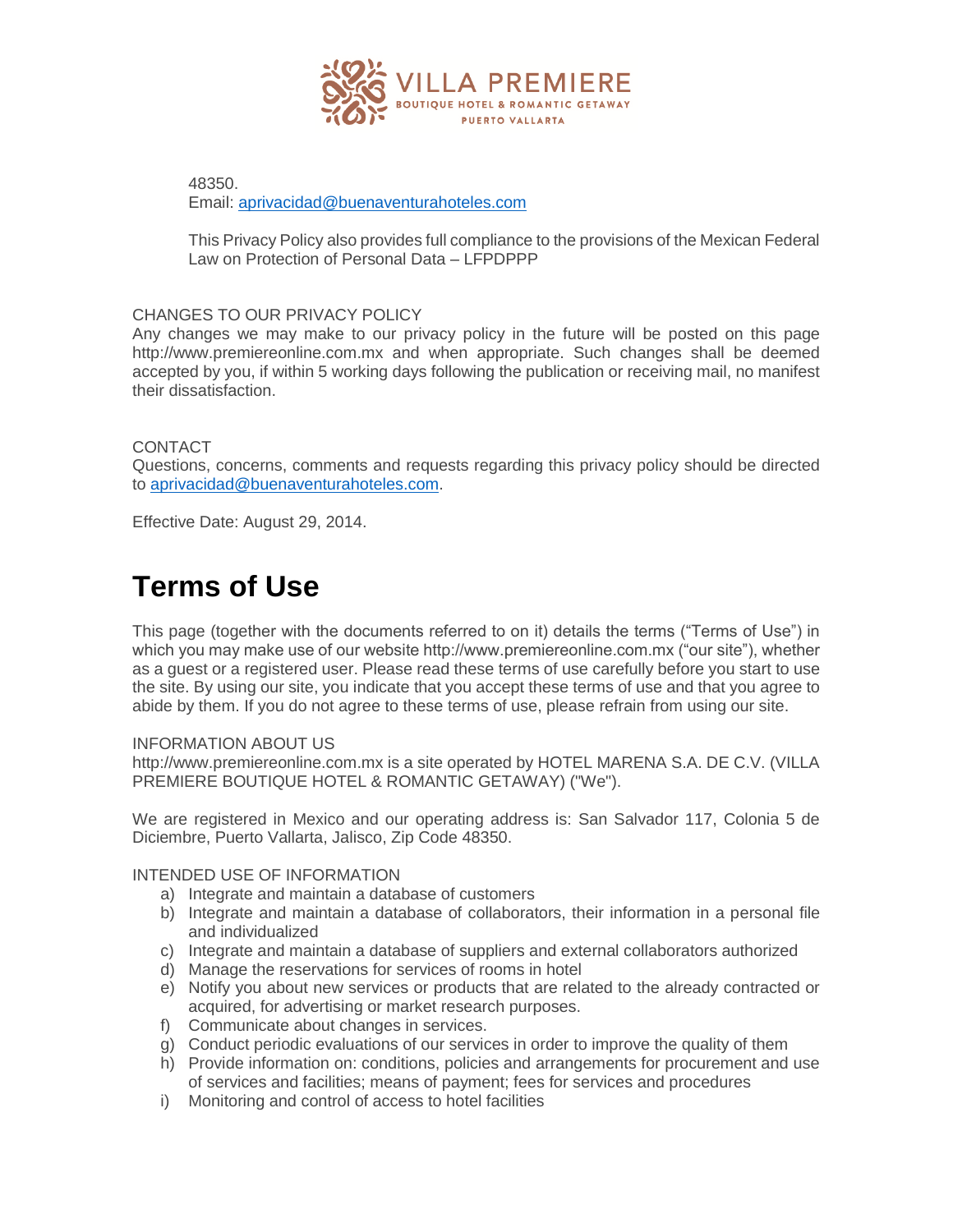

- j) To manage food services, room service, rental rooms for holding social events, meetings and conventions and workshops
- k) Manage security
- l) Develop internal statistics that indicate the most appreciated services and products by customers
- m) To manage food services, room service, cleaning and maintenance of the rooms and call
- n) Send billings and in general to comply with the obligations we have undertaken with you

# ACCESSING OUR SITE

The information and services available on our site are provided for the sole purpose of inform our customers about the services that may require. Access to our site is permitted on a temporary basis, and we reserve the right to withdraw or amend the service we provide on our site without notice (see below). We will not be liable if for any reason our site is disabled at any time or for any period.

Occasionally, we may restrict access to some parts of our site, or our entire site, to users who have registered with us.

If you choose, or you are provided with a user identification code, password or any other piece of information as part of our security procedures, you must treat such information as confidential and shall not disclose to any third party. We have the right to disable any user identification code or password, whether chosen by you or allocated by us, at any time, if in our opinion you have breached any provision of these terms of use.

You are responsible for making all necessary arrangements to access our site. You are also responsible for ensuring that all persons who access our site through your internet connection are aware of these terms, and comply with them.

# LIMITATIONS ON USE / DISCLOSURE / REVOCATION OF CONSENT FOR THE PROCESSING OF PERSONAL DATA

At any time, you may revoke the consent granted to us for the processing of their personal data, in order to stop making use of them; likewise it may limit the scope, in whole or in part the use and / or disclosure of personal data. If you do not wish to receive promotional messages from us, please send your application and for this it is necessary to submit your request through the means mentioned in our Privacy Policy and Privacy Notices.

# TRANSFERS AND REFERRALS OF PERSONAL DATA

When necessary HOTEL MARENA S.A. DE C.V. (VILLA PREMIERE BOUTIQUE HOTEL & ROMANTIC GETAWAY),can transmit and / or transmit information. The cases in which data is transmitted will be when solving competent authority shall prescribe, in court proceedings, when requested by a governmental authority or in any case required the Article 37 of the Federal Law on the protection of personal data held by private individuals. We undertake not to transfer your personal information to third parties without your consent, except in the cases mentioned above, and to make this transfer in the terms established this law.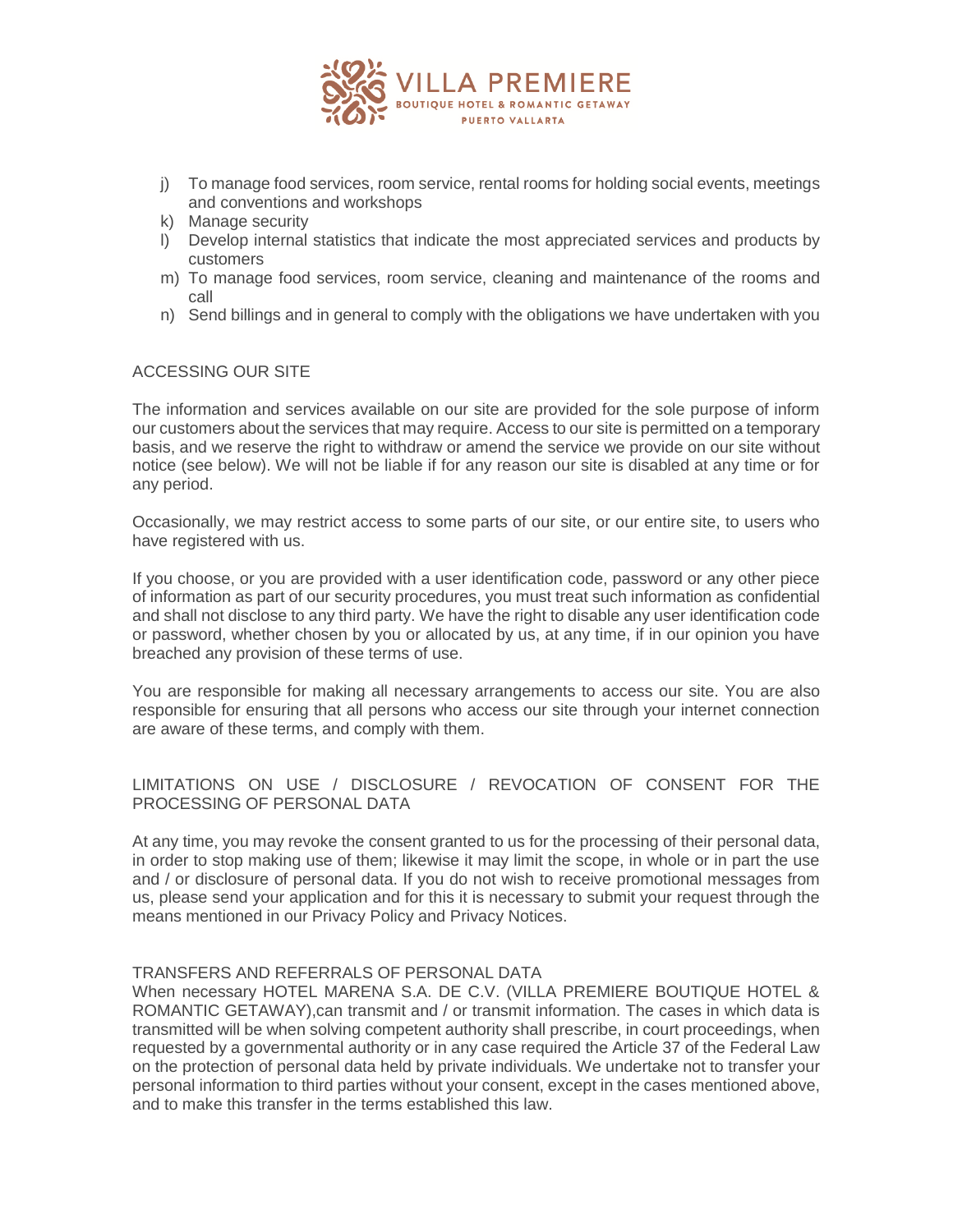

# CONSENT TO PROCESSING PERSONAL DATA

HOTEL MARENA S.A. DE C.V. (VILLA PREMIERE BOUTIQUE HOTEL & ROMANTIC GETAWAY), obtain express consent for the processing of personal d and/or sensitive data (depending on application and use of data), Through internal procedures for reception, care and guest registration, by internal procedures for Human Resources for the recruitment and selection of staff and by means of internal procedures for the recruitment of suppliers, in accordance with the provisions of articles 8 and 9 of the LFPDPPP.

If you do not manifest opposition to their personal data to be transferred is deemed to have given consent for us to do so. The information and services available on our site are provided for the sole purpose of that people consult the possible types of services that might require.

## **COPYRIGHT**

We are the owner or the licensee of all intellectual property rights in our site and the material published on it. Those works are protected by copyright laws and treaties throughout the world. All rights are reserved.

You can print a copy and may download extracts, of any page (s) from our site for your personal reference and in order to attract the attention of others within your organization toward the material advertised on our site.

You should not modify in any way the document or digital copies of any of the materials you have printed or downloaded and you should not use any of the illustrations, photographs, video or audio sequences or any graphics separately from any the accompanying text. Our recognition (for any contributor identified) as the author of the material on our site will always recognized.

You must not use any part of the materials on our site for commercial purposes without obtaining a license to do it that way, from us or our licensors.

If you print off, copy or download any part of our site in violation of these terms of use, your right to use our site will cease immediately and you must, in our view, return or destroy any copies of the materials you have made.

### RELIANCE ON INFORMATION POSTED

Commentary and other materials posted on our site are not intended as advice to inspire confidence. We therefore reject all liability and responsibility arising from any reliance placed on such materials by any visitor to our site, or by anyone who may be informed of any of its contents.

### OUR SITE CHANGES REGULARLY WAY

We aim to update our site regularly, and we can change the content at any time. If the need arises, we may suspend access to our site, or close it indefinitely. Any of the material on our site may be out of date at any given time, and we undertake no obligation to update such material we reserve the right to make changes at any time and adding all or part of our portal.

OUR RESPONSIBILITY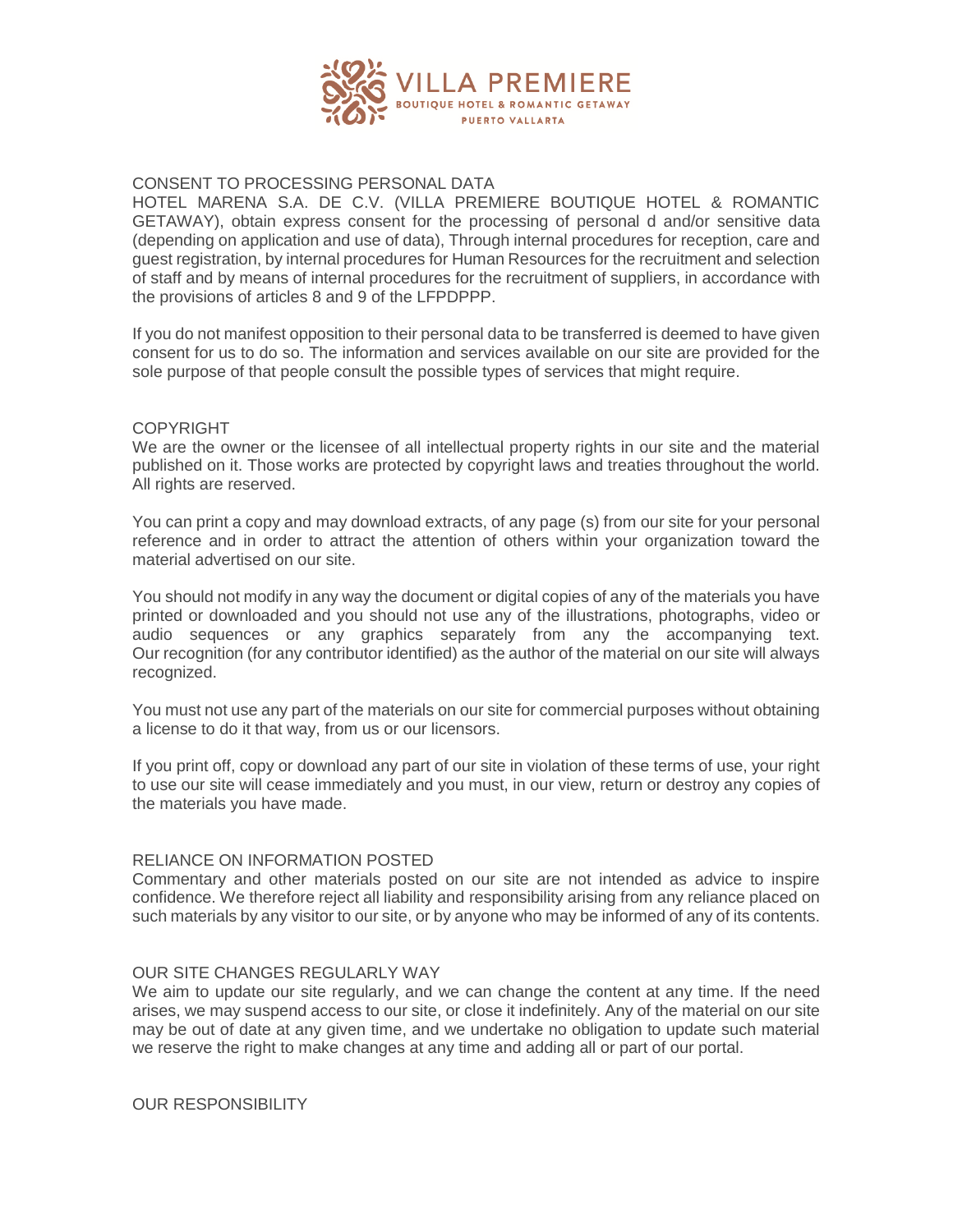

The material displayed on our website is provided without any guarantees, conditions or certainty as to its accuracy. To the extent permitted by law, we, other members of our group of companies and third parties connected to us hereby expressly exclude:

- All conditions, warranties and other terms which might otherwise be implied by statute, common law or the law of equity.
- Any liability for any loss or direct, indirect or consequential damage incurred by any user in connection with our site or in connection with the use, inability to use or results of using our site, any web sites linked this and any materials posted on it, including without limitation any liability.
- Management and labor time wasted; and for any other loss or damage of any kind, in any way arising and whether caused by tort (including negligence), violation of contract or otherwise, even if foreseeable, provided that this condition shall not prevent claims for loss or damage to your tangible owner or any other claims for direct financial loss that is not excluded by any of the categories set out in the foregoing.

## INFORMATION ABOUT YOU AND YOUR VISITS TO OUR SITE

We process information about you in accordance with our Privacy Policy. You warrant that all data provided by you is accurate.

# LOAD OF MATERIAL IN OUR SITE

Whenever you upload, register, start or otherwise transmit content or communications to our site, or use any interactive features available on our site to make contact with other users of our website, you must comply with the content standards set out in our acceptable Use Policy. You warrant that any such collaboration meets these standards, and you indemnify us for any breach of that warranty.

We have the right to disclose your identity to any third party who is claiming that any material posted or uploaded by you to our site constitutes a violation of their intellectual property rights, or of their right to privacy, in such circumstances, we may also disclose any material posted or uploaded by you that allegedly violate the intellectual property rights or privacy rights of any such third parties.

We will not be responsible or liable to any third party, for the content or accuracy of any materials posted by you or any other user of our site.

We have the right to remove any material or posting you make on our site if, in our opinion, such material does not comply with the content standards set out in our Acceptable Use Policy.

### VIRUSES, HACKING

You must not misuse our site by knowingly introducing viruses, Trojans, worms, logic bombs or other material which is malicious or technologically harmful. You must not attempt to gain unauthorized access to our site, the server on which our site is stored or any server, computer or database connected to our site access. You must not attack our site via a denial of service attack to or a distributed denial of service attack.

By violating this provision, you may be committing a crime. We will report any such violations to